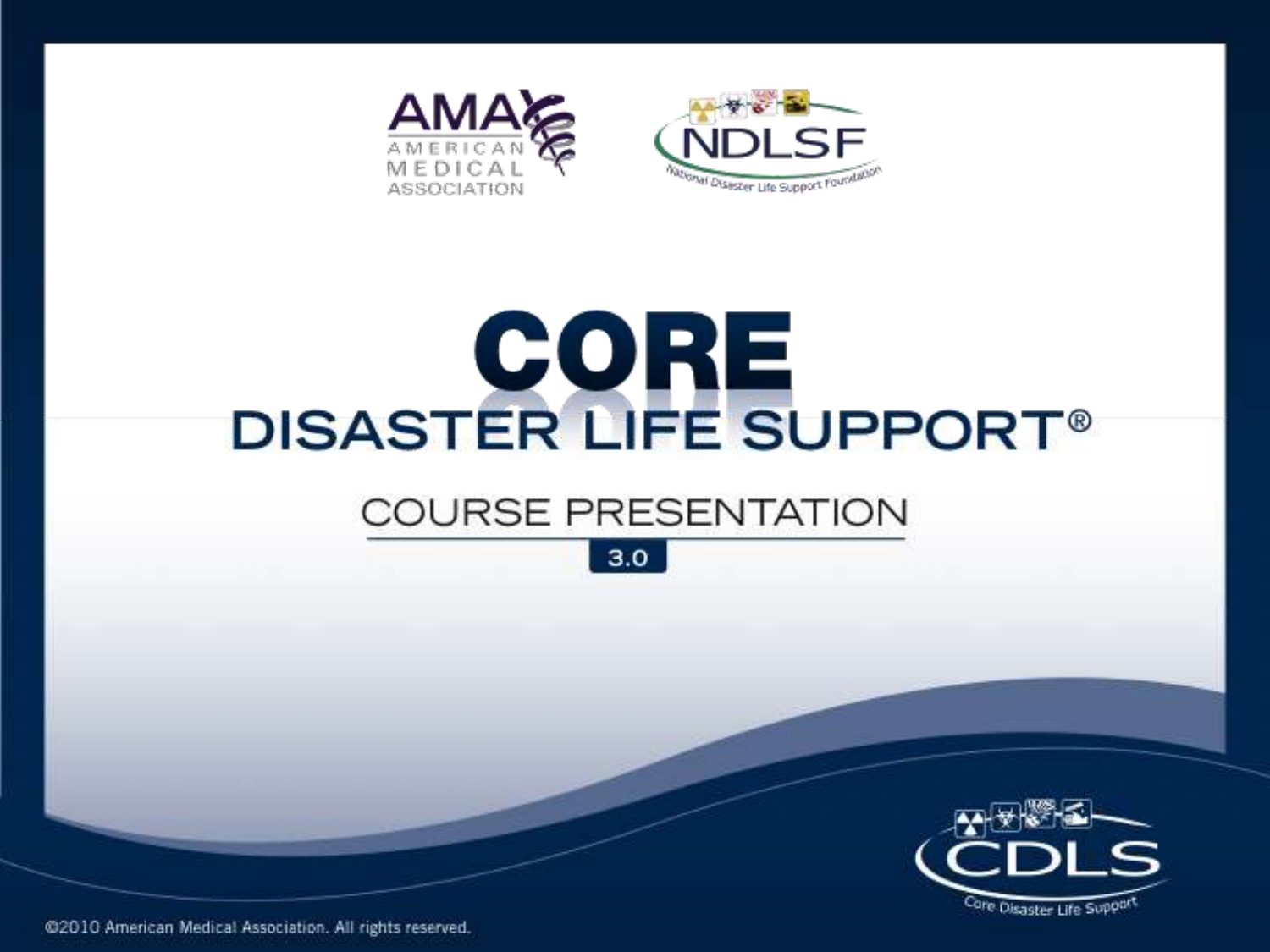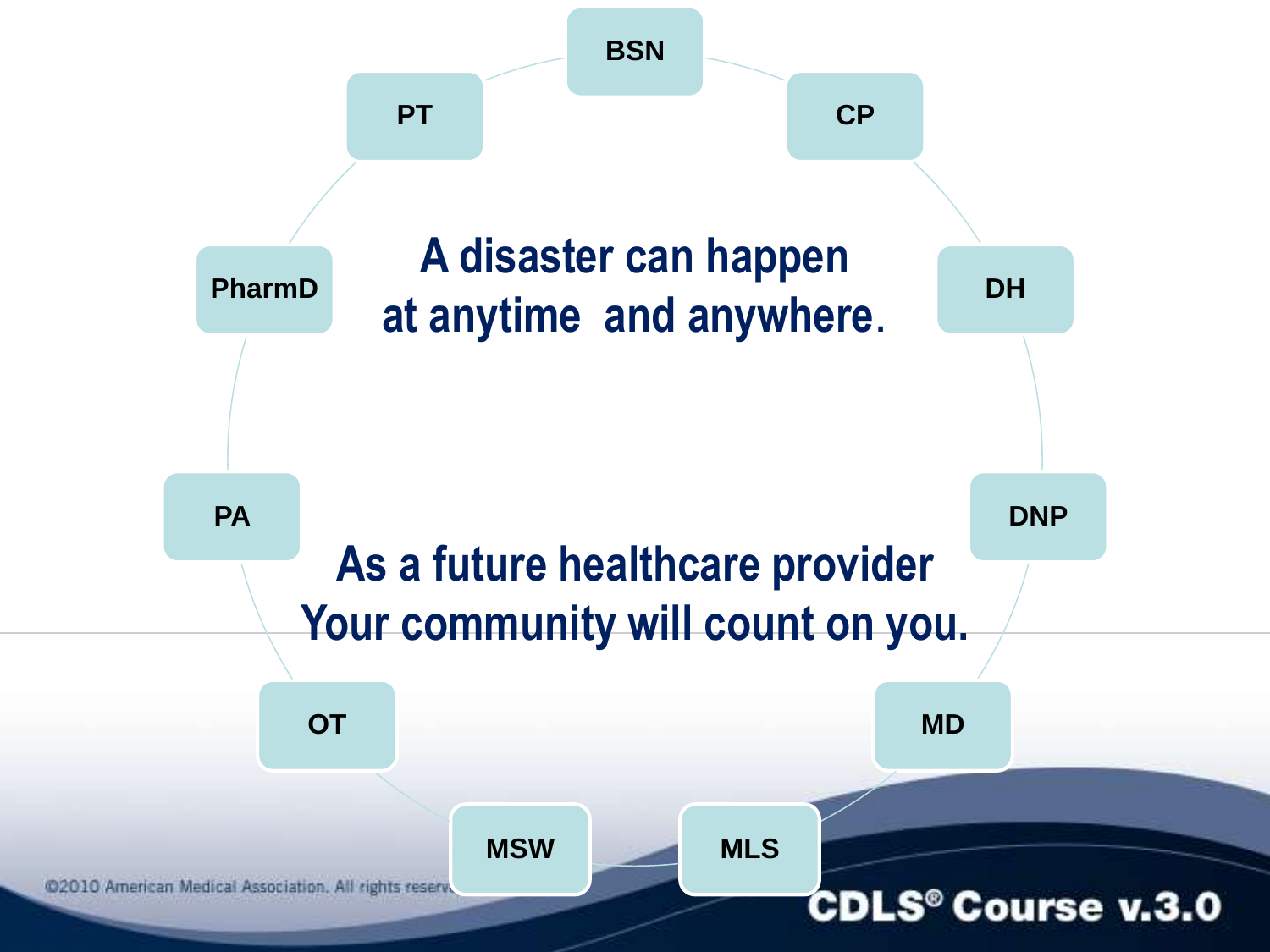### **Course Learning Objectives**

- Describe the all-hazards approach to disaster mitigation, preparedness, response, and recovery
- Discuss essential components of federal, state, regional, and community disaster health systems, including the role of the public and private health sectors
- Describe elements of the PRE-DISASTER Paradigm™ and application to management of disasters and public health emergencies

#### **Continued**

@2010 American Medical Association. All rights reserved

#### $\mathbf{.S}^{\circ}$  Course v.3.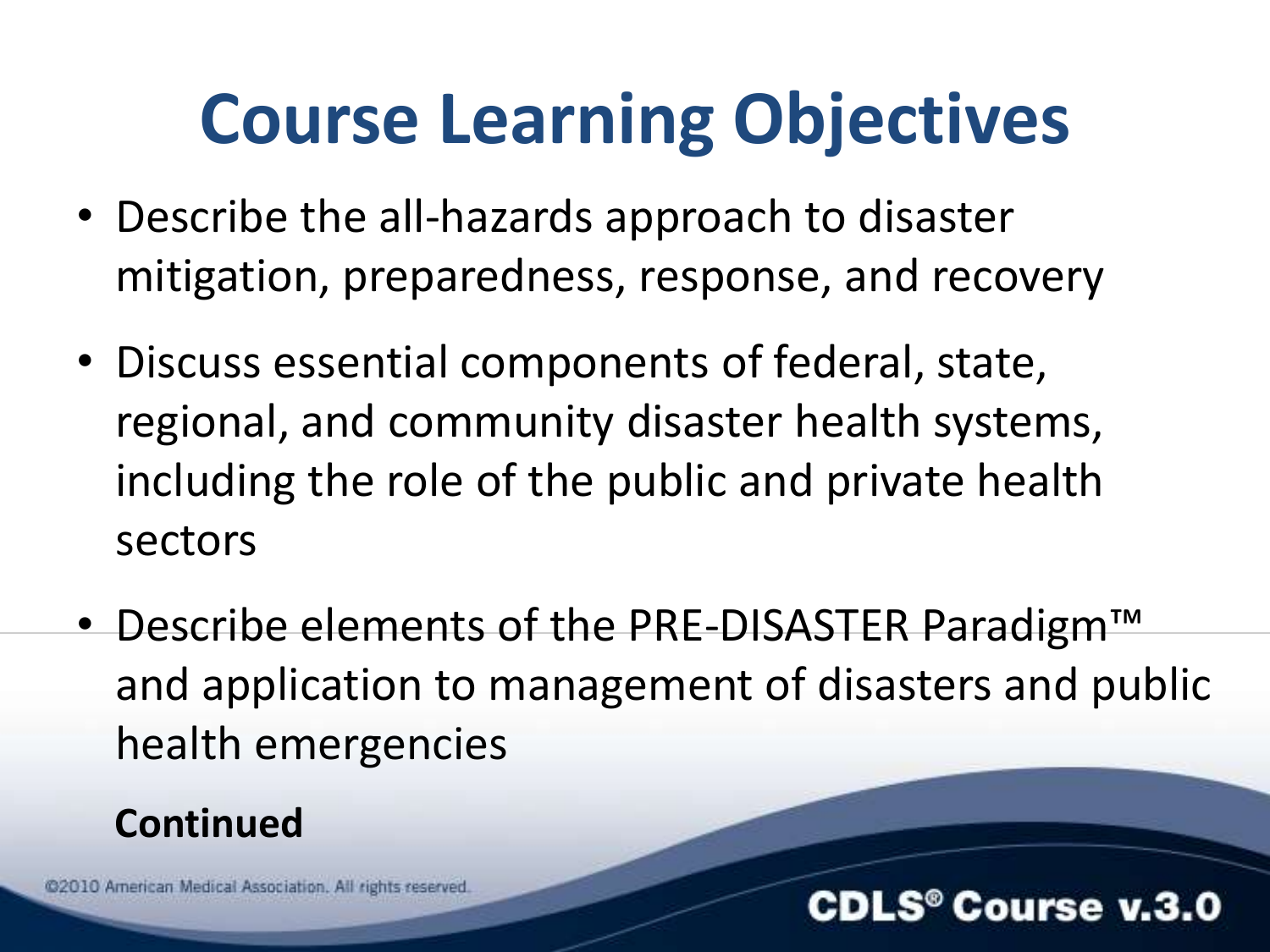### **Course Learning Objectives**

- Describe actions that can be taken to enhance personal preparedness and resilience for disasters and public health emergencies
- Identify legal and ethical issues that impact disaster mitigation, preparedness, response, and recovery, including the basic legal framework for public health
- Describe elements of the DISASTER Paradigm™ and application for management of disasters and public health emergencies

@2010 American Medical Association. All rights reserved

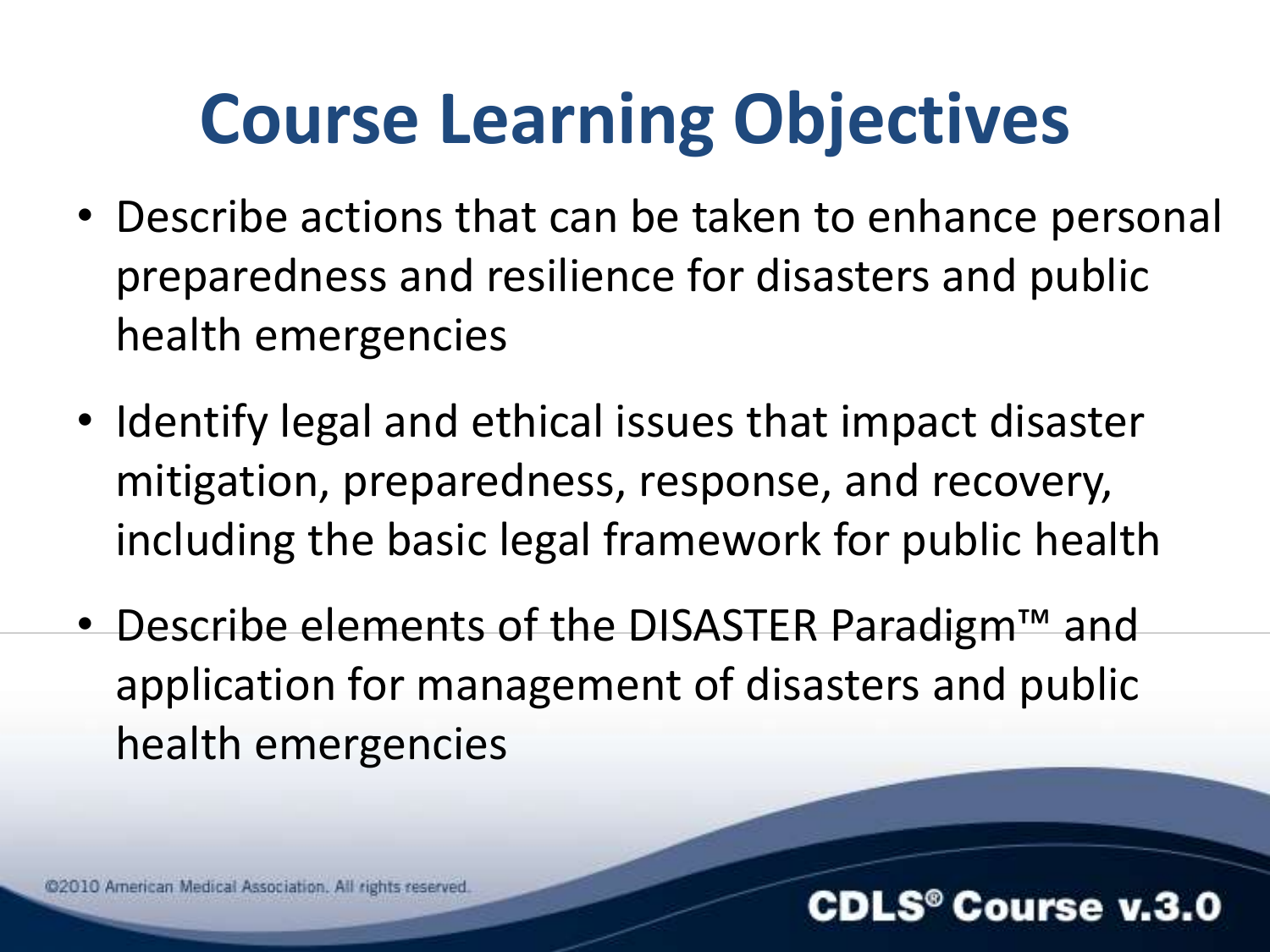### **Faculty**

Dr. Matthew Owens, MD Dr. Michael Person, MD Major Anderson, RN Travis Spier, RN Andy Klitzke, MHSA Aaron Leesch, MS Chuck Kevghas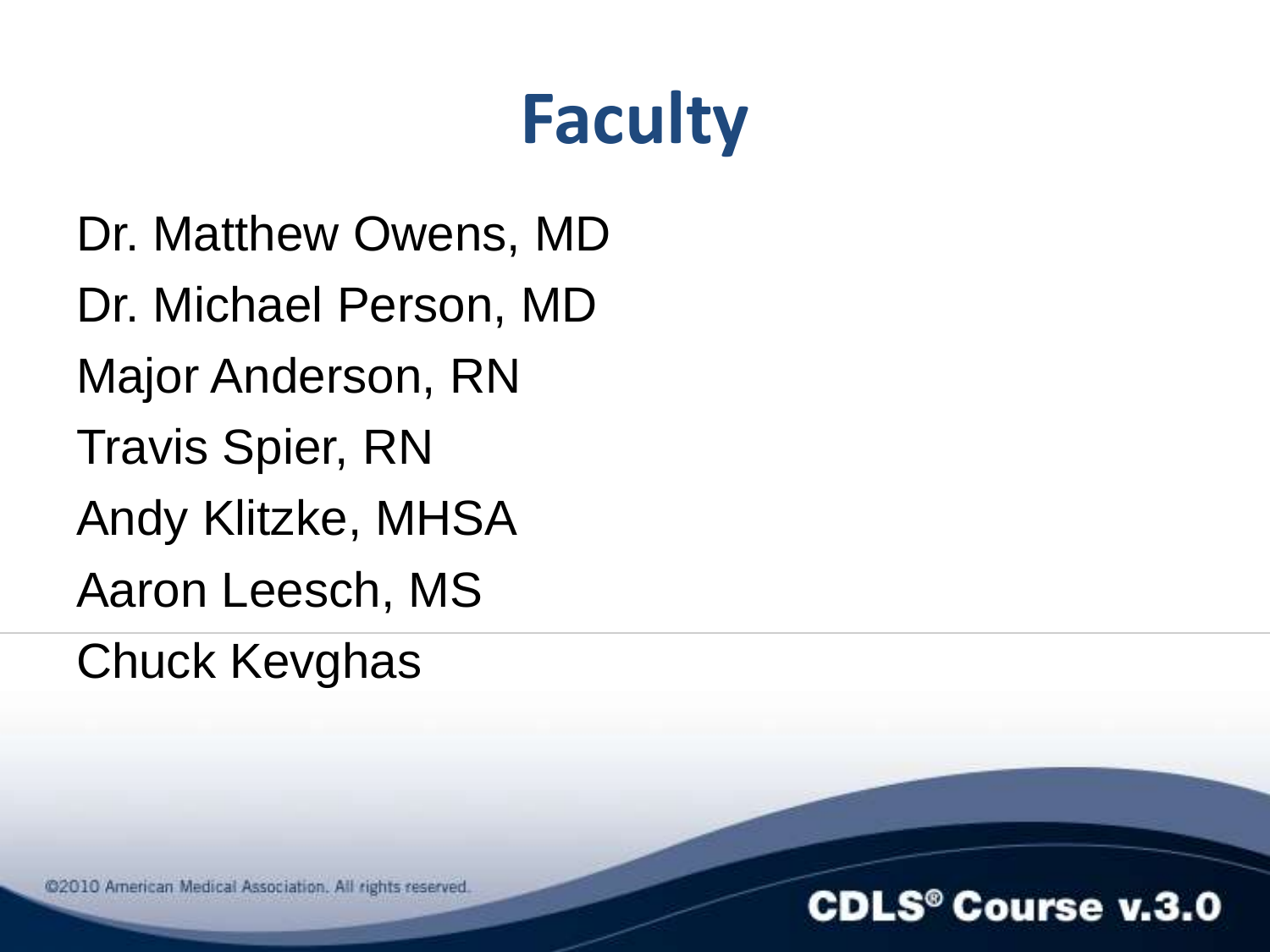

# **Lesson One**

### **Overview of Disasters and Public Health Emergencies**



@2010 American Medical Association. All rights reserved.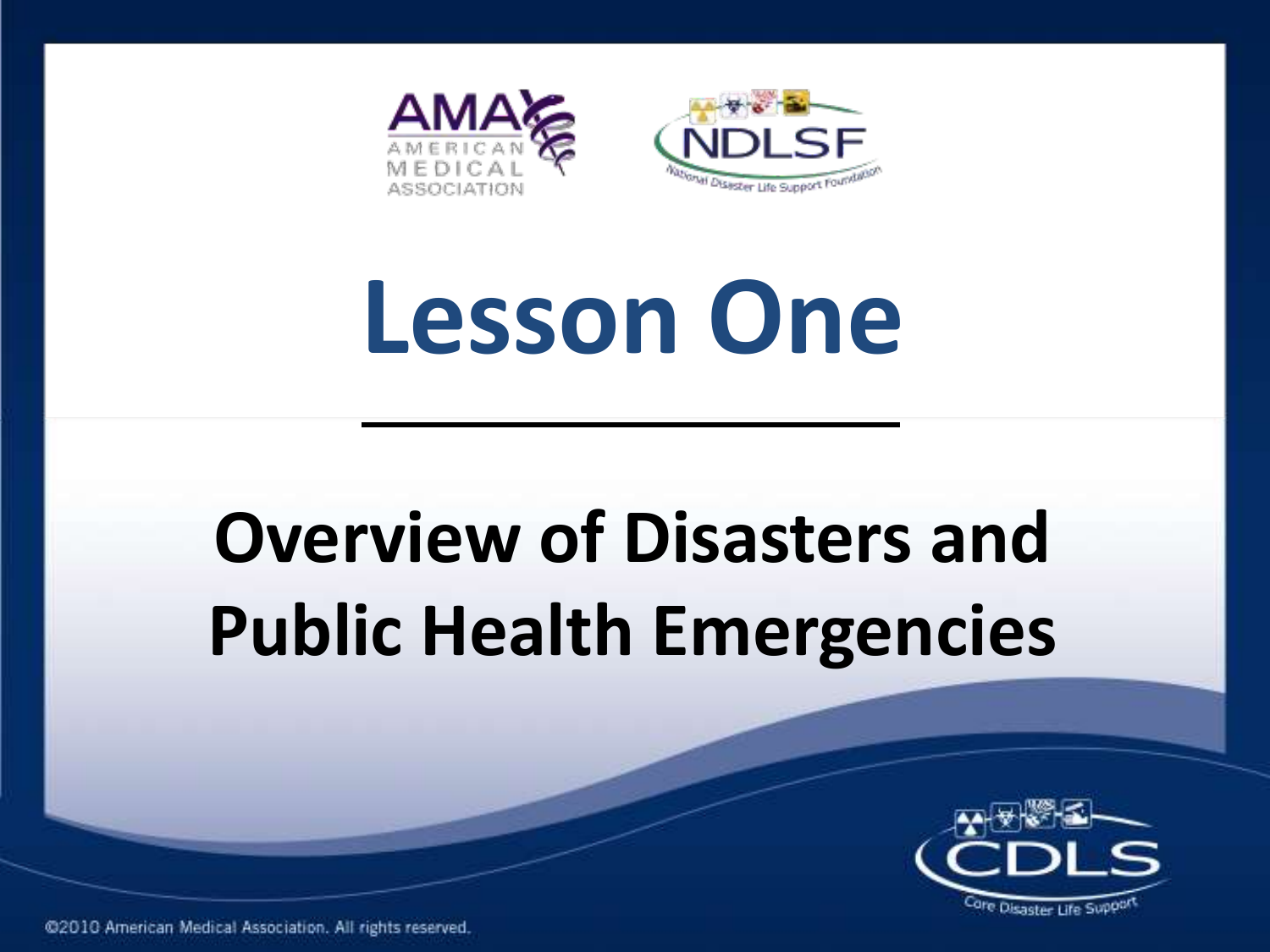

@2010 American Medical Association. All rights reserved.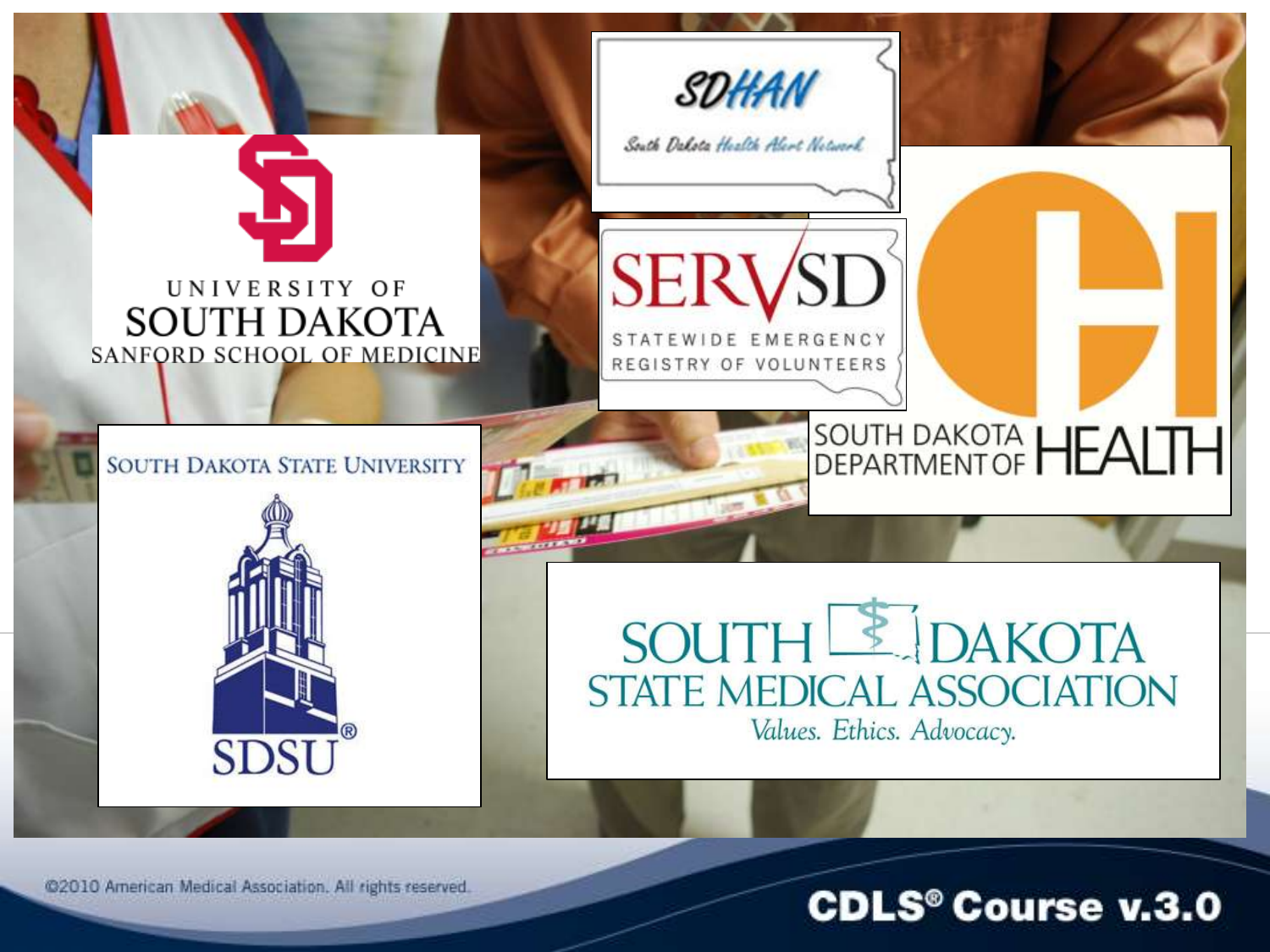### **Lesson Learning Objectives**

- Given a list of disaster-related terms, match each to its correct definition
- Given a list of disaster events, explain whether the event is most likely a natural or a human-caused event
- Given the PRE-DISASTER Paradigm and the DISASTER Paradigm, describe each element of the paradigm in context of all-hazards framework for disaster prevention and management

@2010 American Medical Association. All rights reserved

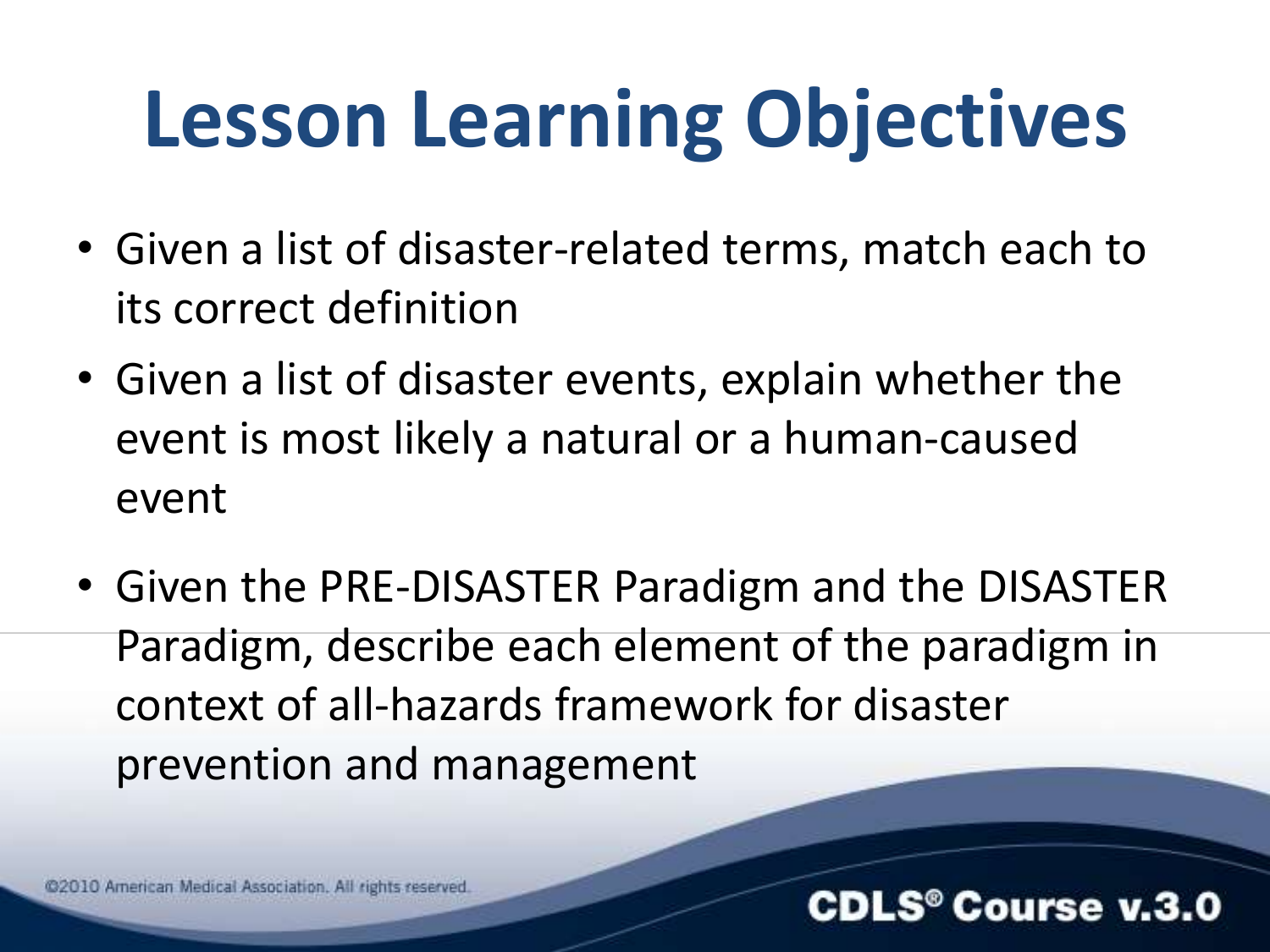### Pierre/Ft. Pierre Flood 2011

@2010 American Medical Association. All rights reserved.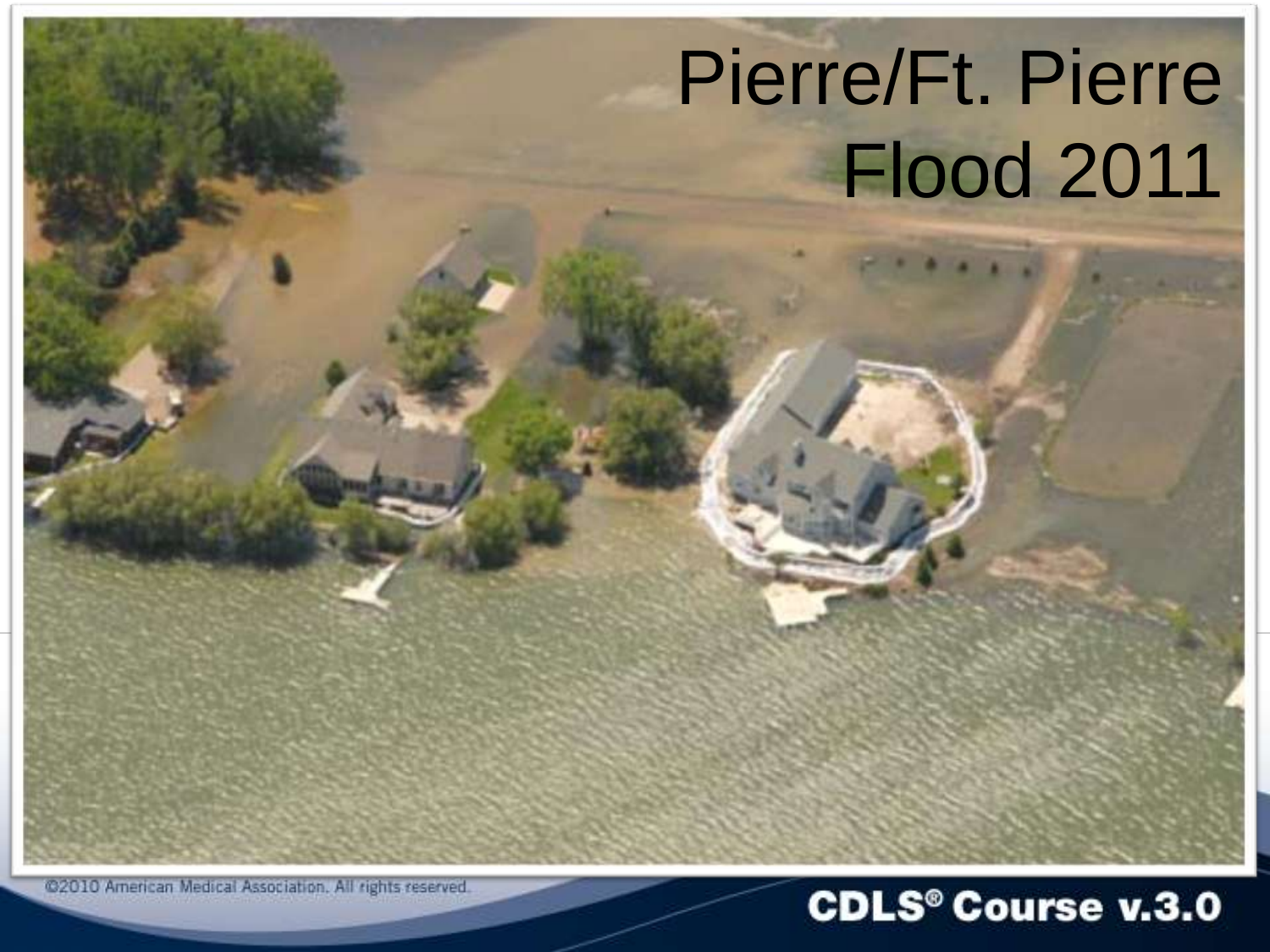### **Defining Disaster**

### **Many definitions of disaster exist:**

- Strategic definitions
- Operational definitions

@2010 American Medical Association. All rights reserved.

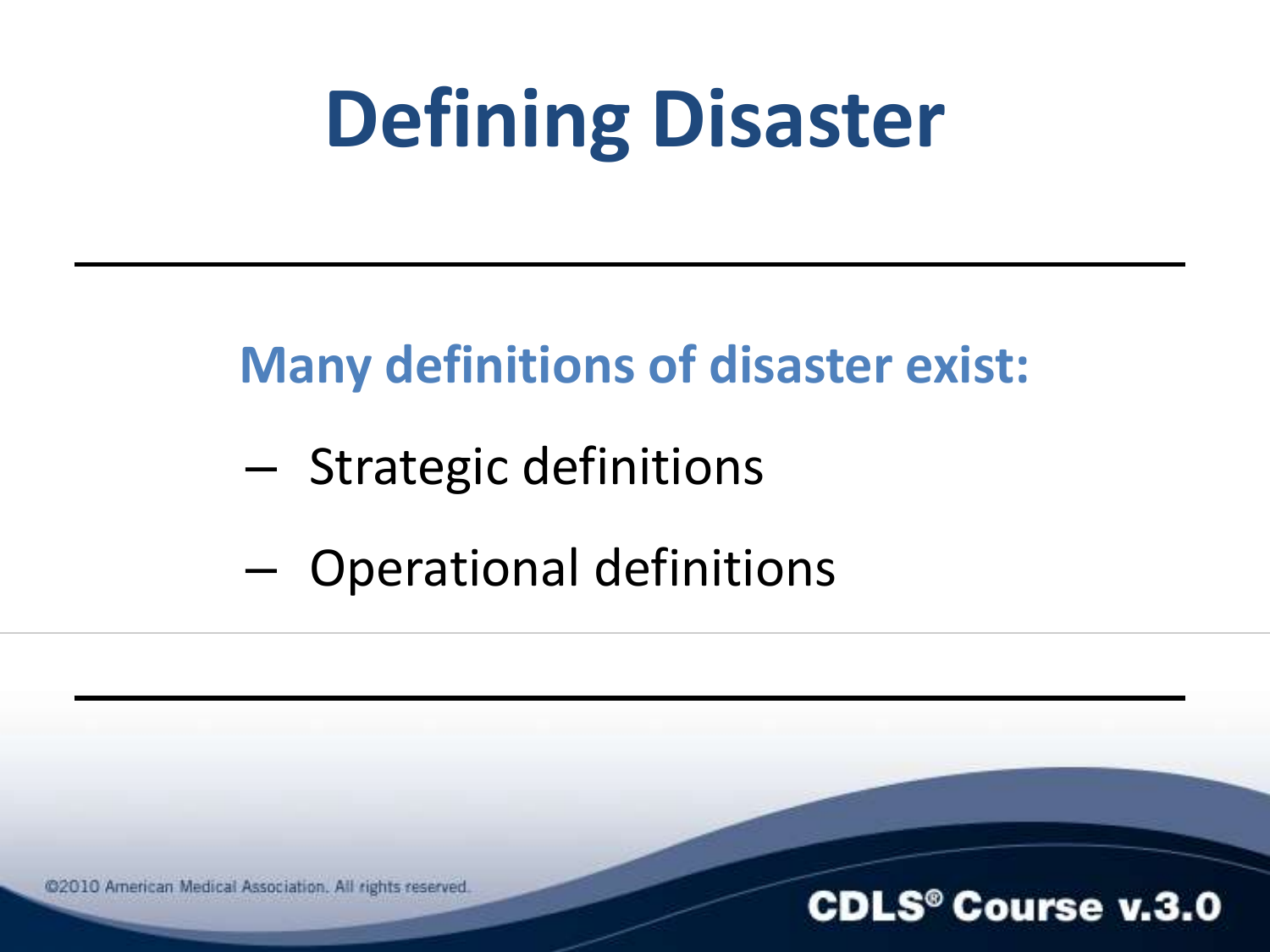### **Functional Disaster Definition**

Event in which needs exceed resources immediately available

### **Needs > Resources = Disaster**

@2010 American Medical Association. All rights reserved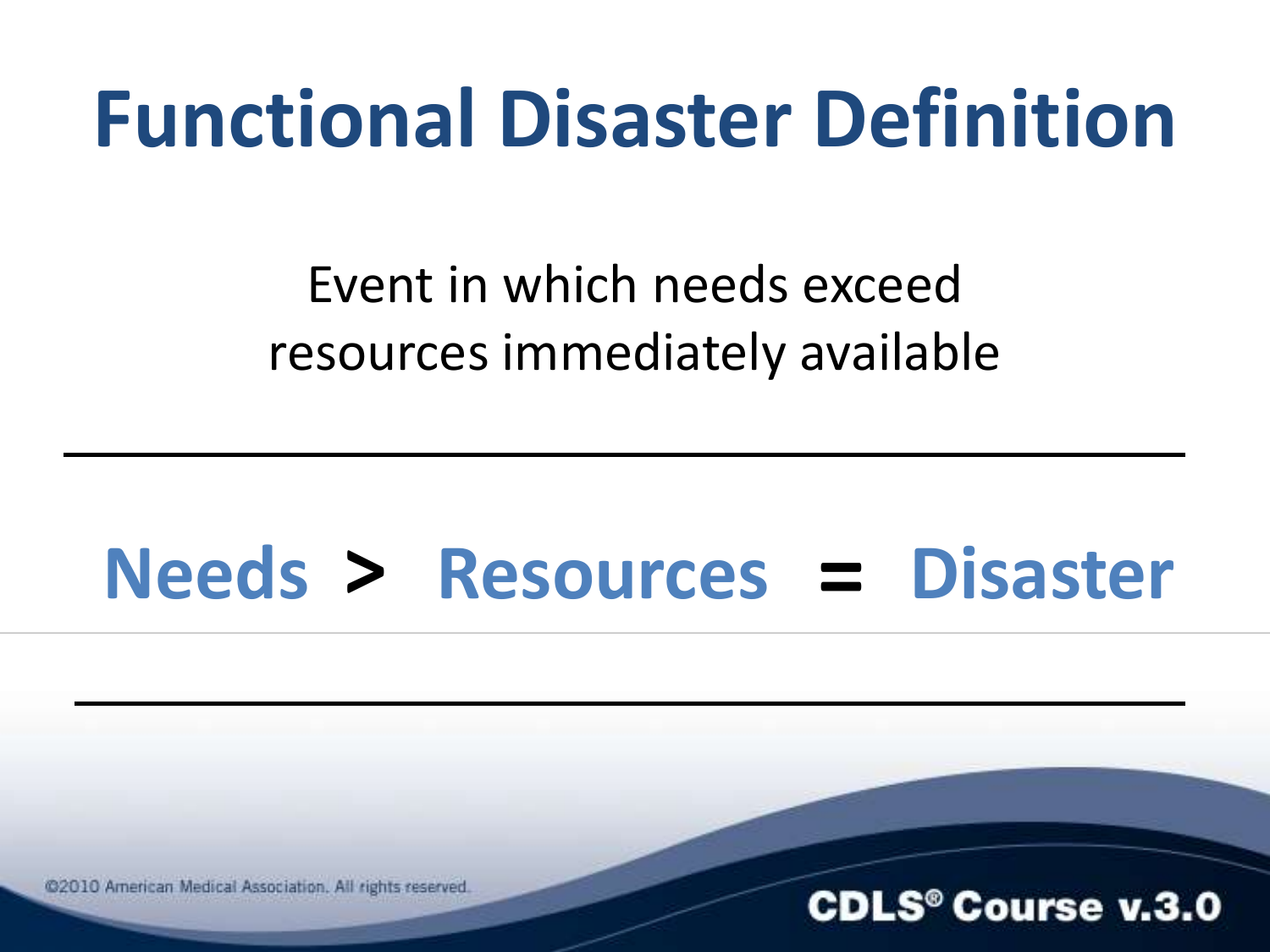### **Public Health Disasters**

- Scarce medical and public health resources
- Shifts to a population-based approach
- Clinical care adapts to scarcity of resources



FEMA News Photos





#### @2010 American Medical Association. All rights reserved.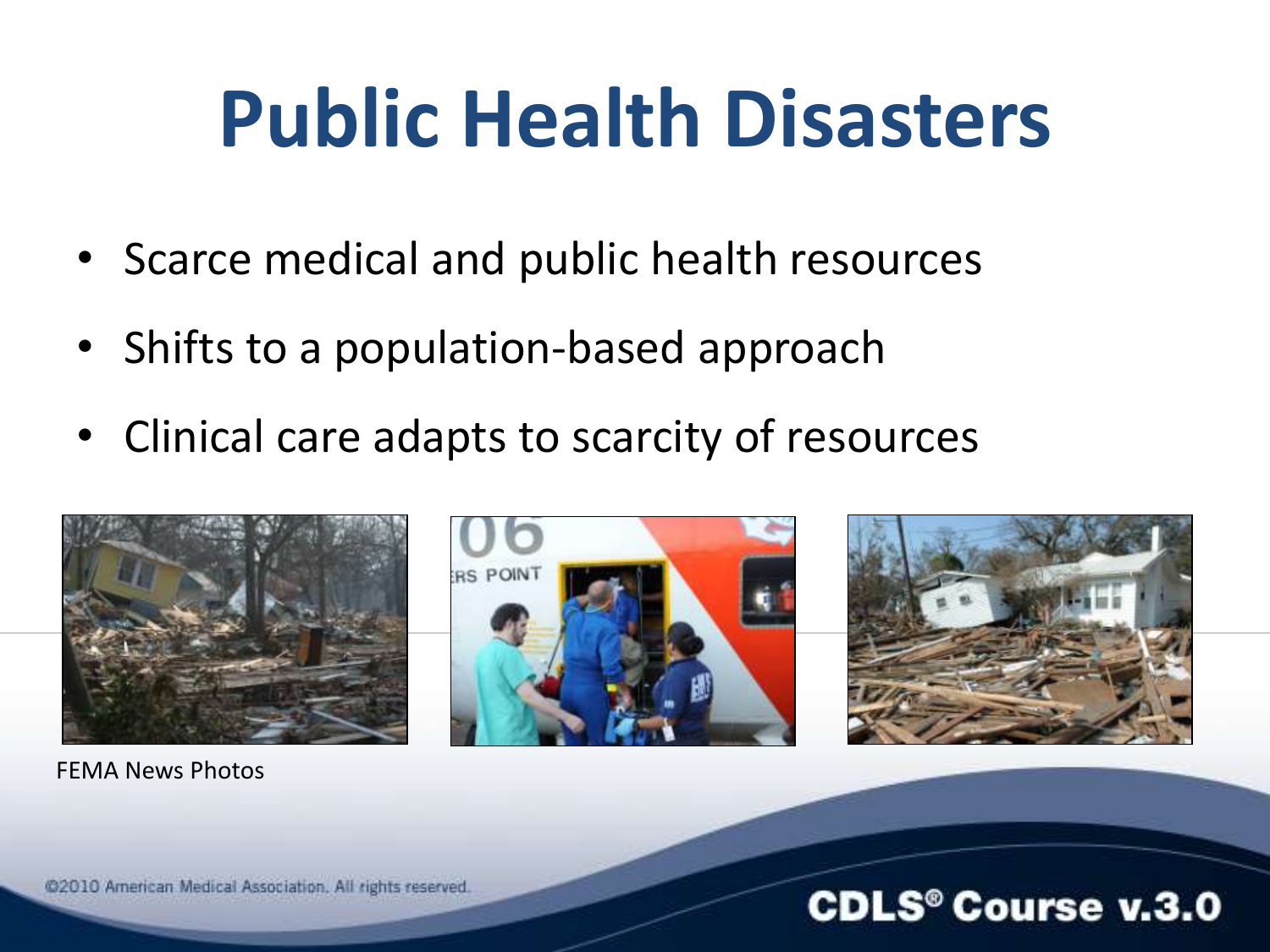### **Disaster Classifications**

- 1. Natural
	- Time-limited, causing direct deaths
	- May become public health emergency
- 2. Human Systems Failure (technological)
	- Time-limited, causing direct deaths
	- Environmental contamination
- 3. Conflict
	- Prolonged war and civil disorder
	- Terrorism

@2010 American Medical Association. All rights reserved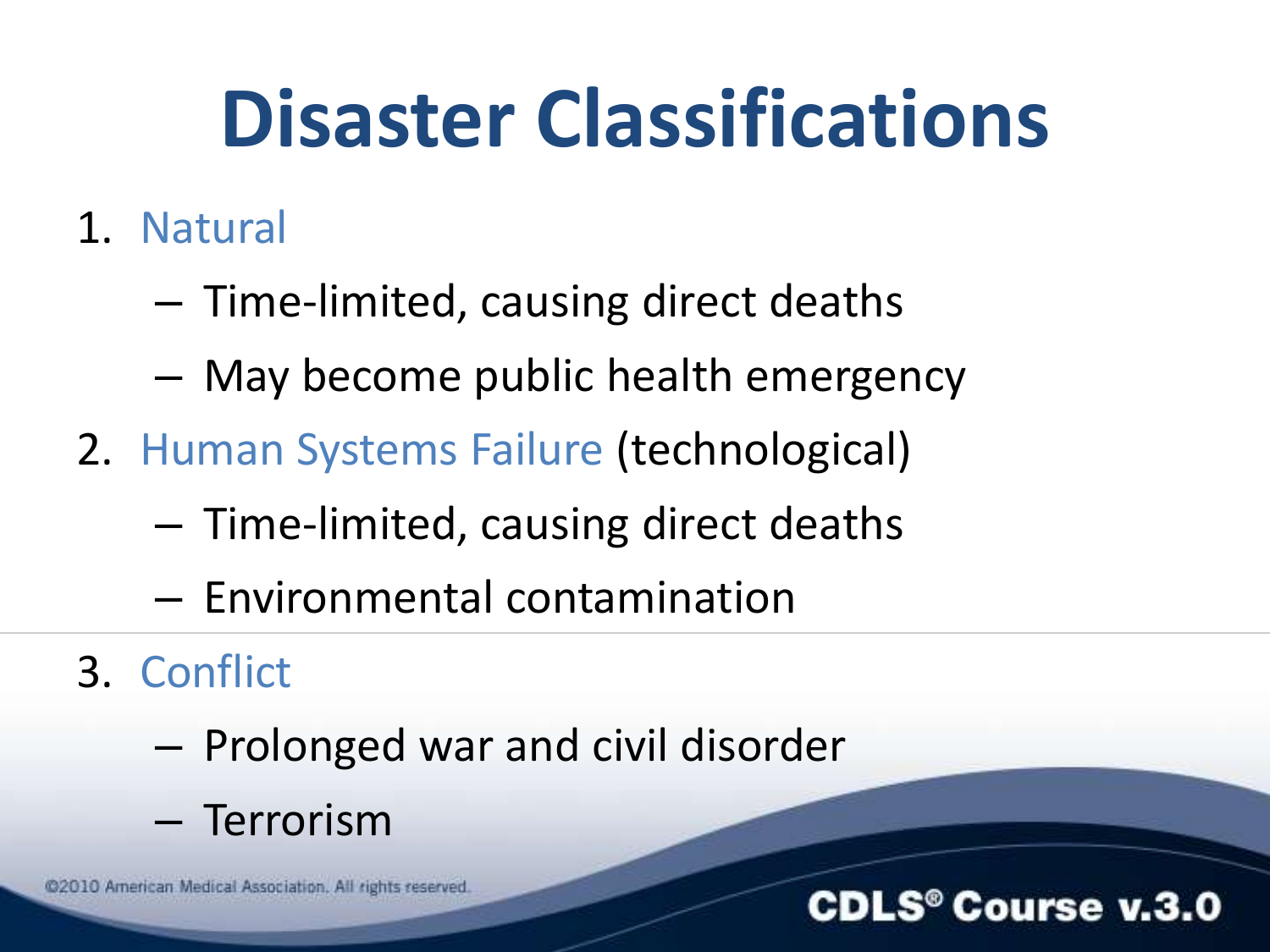### **FEMA REGIONS**



@2010 American Medical Association. All rights reserved.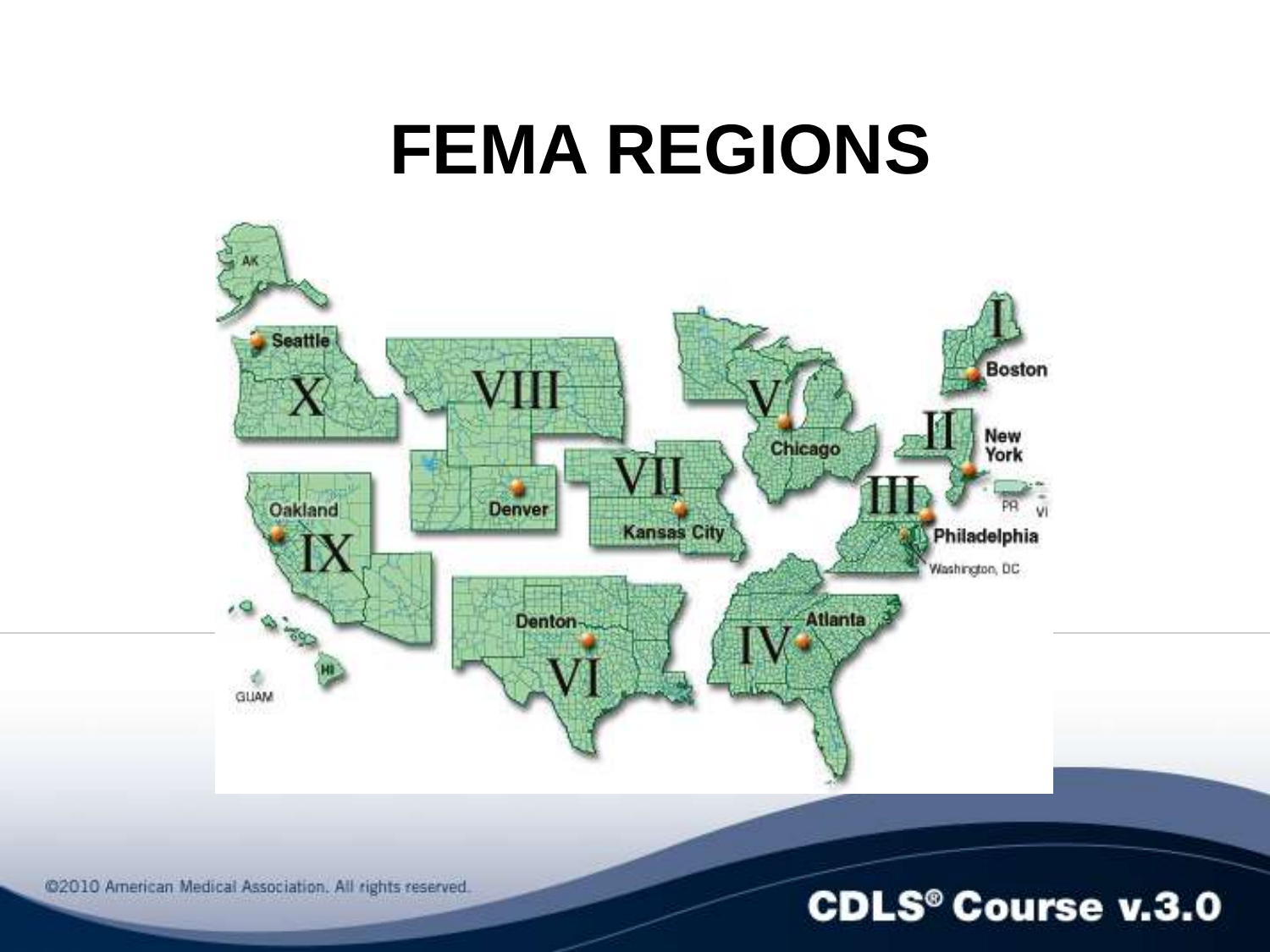### **Disasters by Type: FEMA Region VIII\***

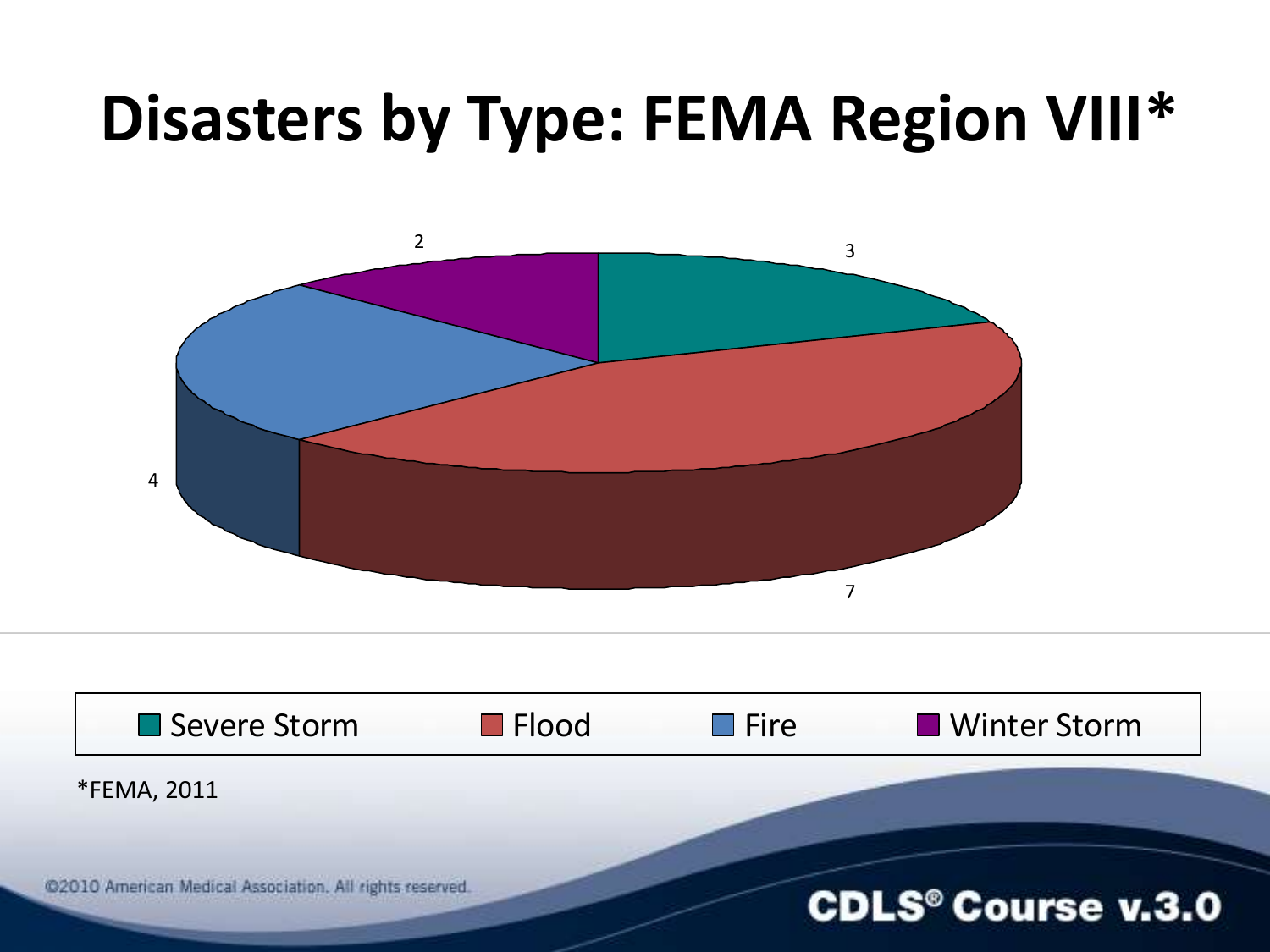## **Natural Disasters**



#### EM-DAT: The OFDA/CRED International Disaster Database

@2010 American Medical Association. All rights reserved.

#### **Why an increase in disasters?**

- Globalization
	- Increased commerce and travel
- Overpopulation
	- Urbanization
	- Movement to coastal area
- Climate change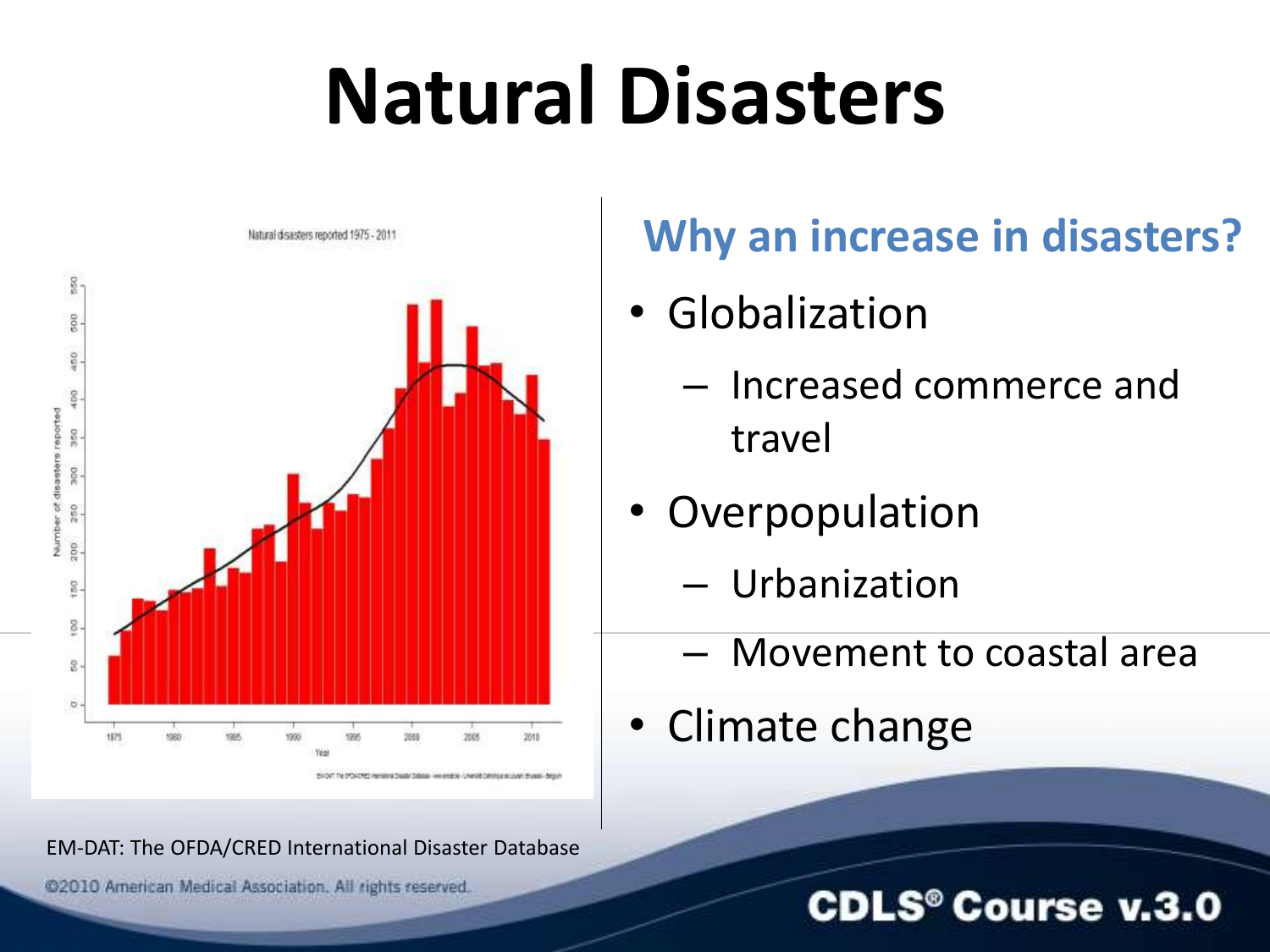| <b>Concepts in Disaster Management</b> |                                                           |                         |
|----------------------------------------|-----------------------------------------------------------|-------------------------|
| Mitigation                             | Minimizing the likelihood of<br>disaster occurrence       | <b>CDLS®</b>            |
| <b>Preparedness</b>                    | Planning how to respond                                   | Course                  |
| Response                               | Efforts to protect public<br>health, safety, and security | <b>BDLS®</b><br>and     |
| Recovery                               | Returning the community to<br>normal                      | <b>ADLS®</b><br>Courses |

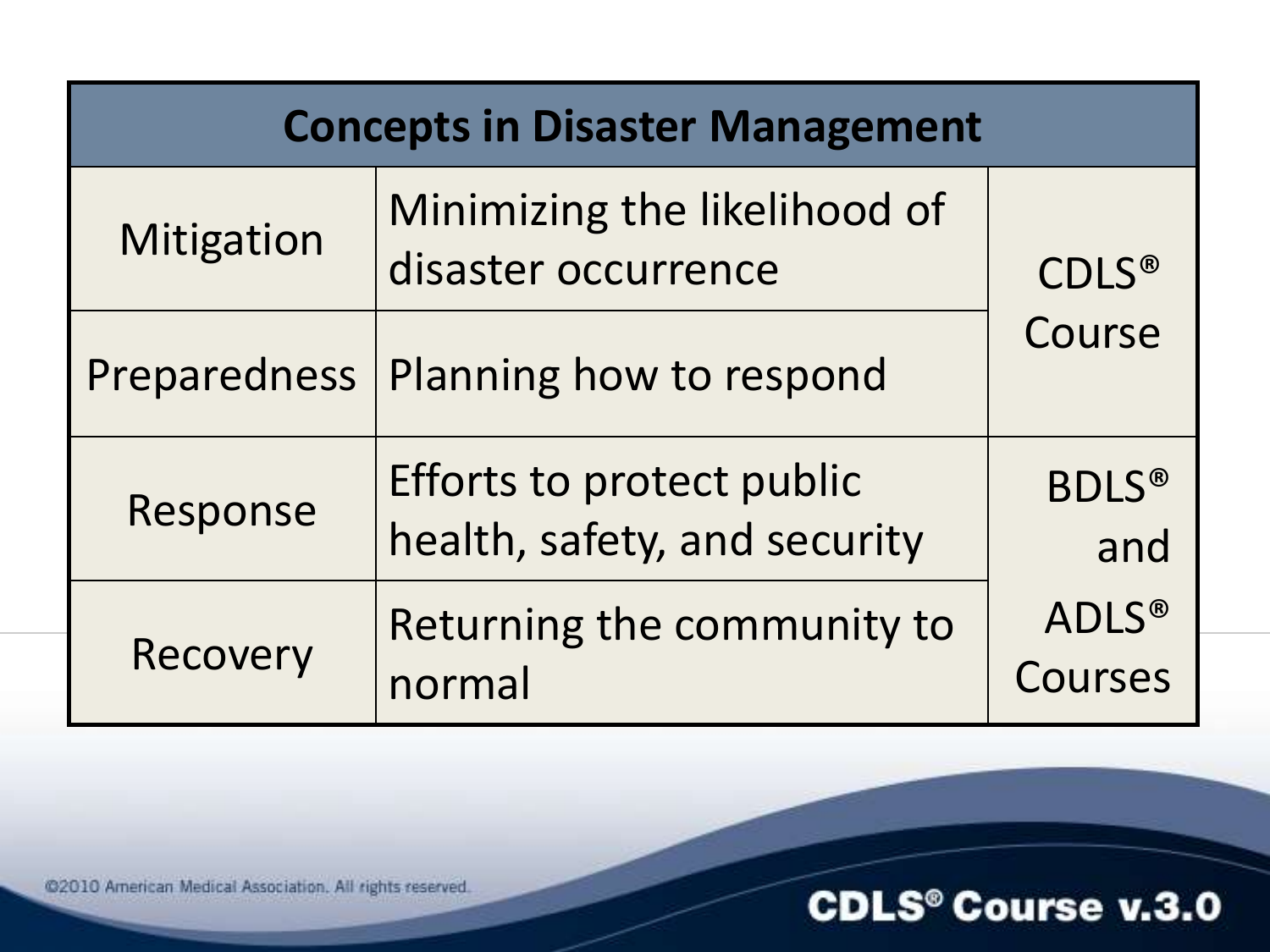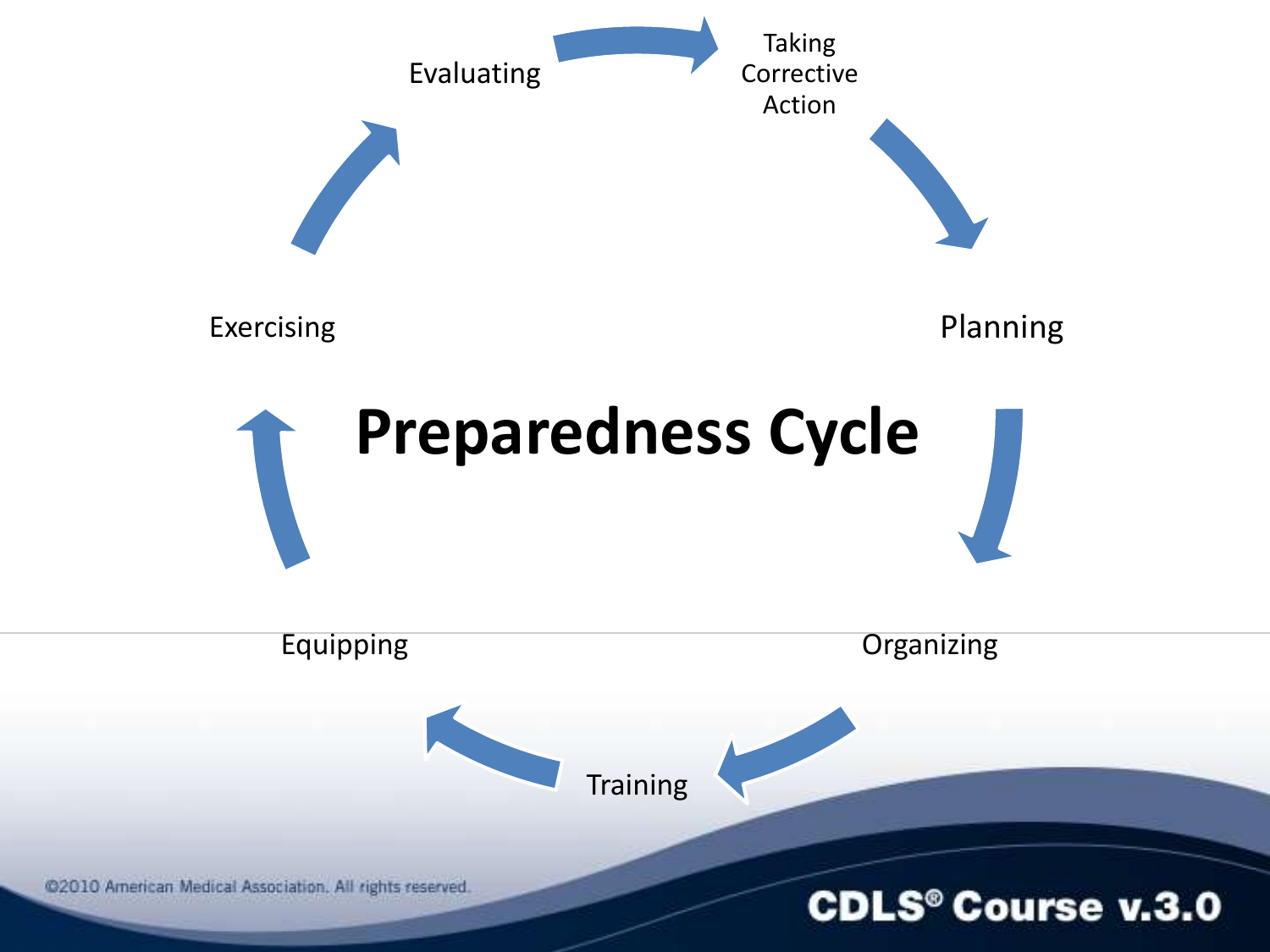### **PRE-DISASTER Paradigm**



DTD/2013

@2010 American Medical Association. All rights reserved.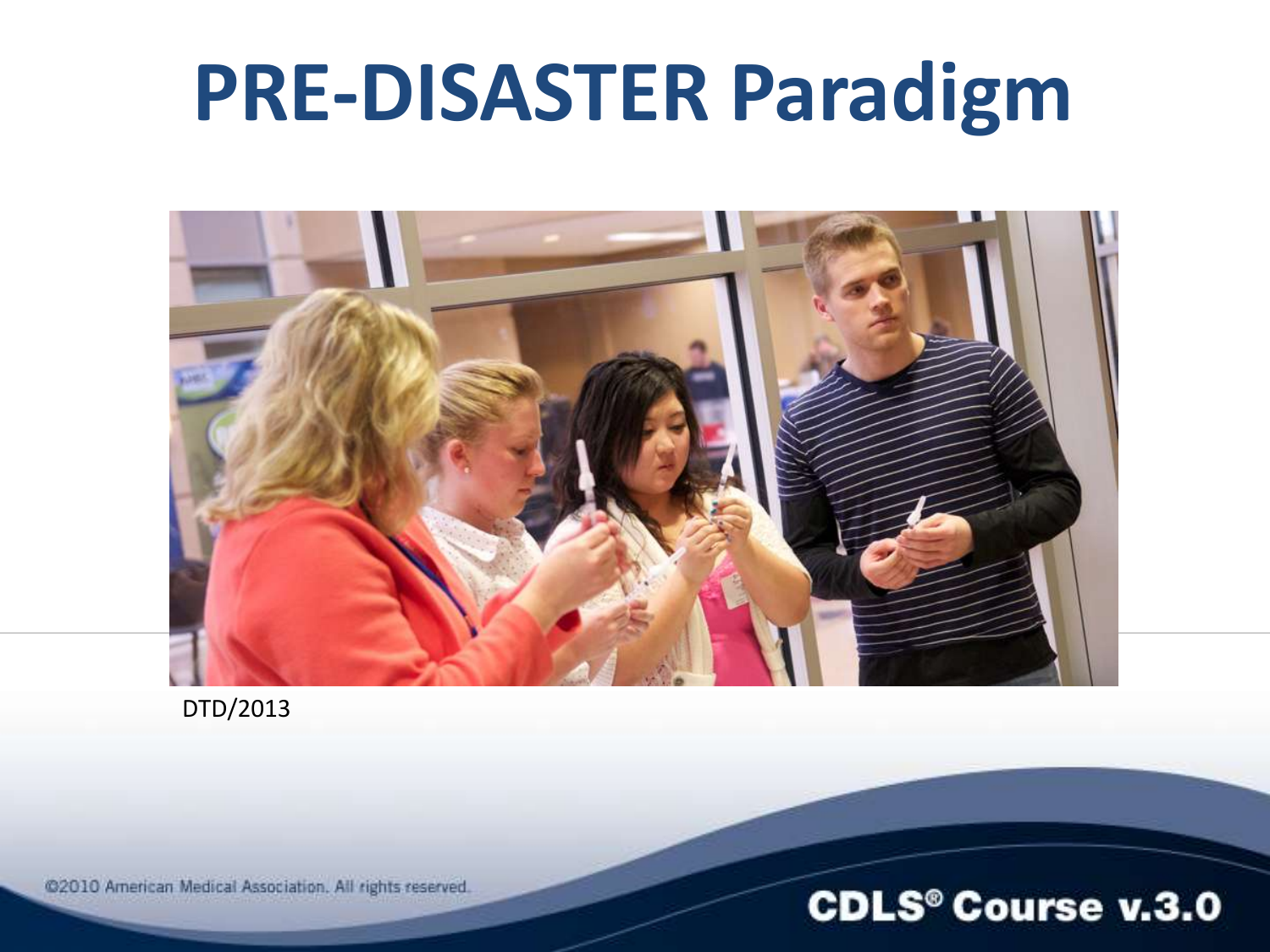### **Disaster Preparedness**

### **Planning and practice**



### **Education and training**

@2010 American Medical Association. All rights reserved.

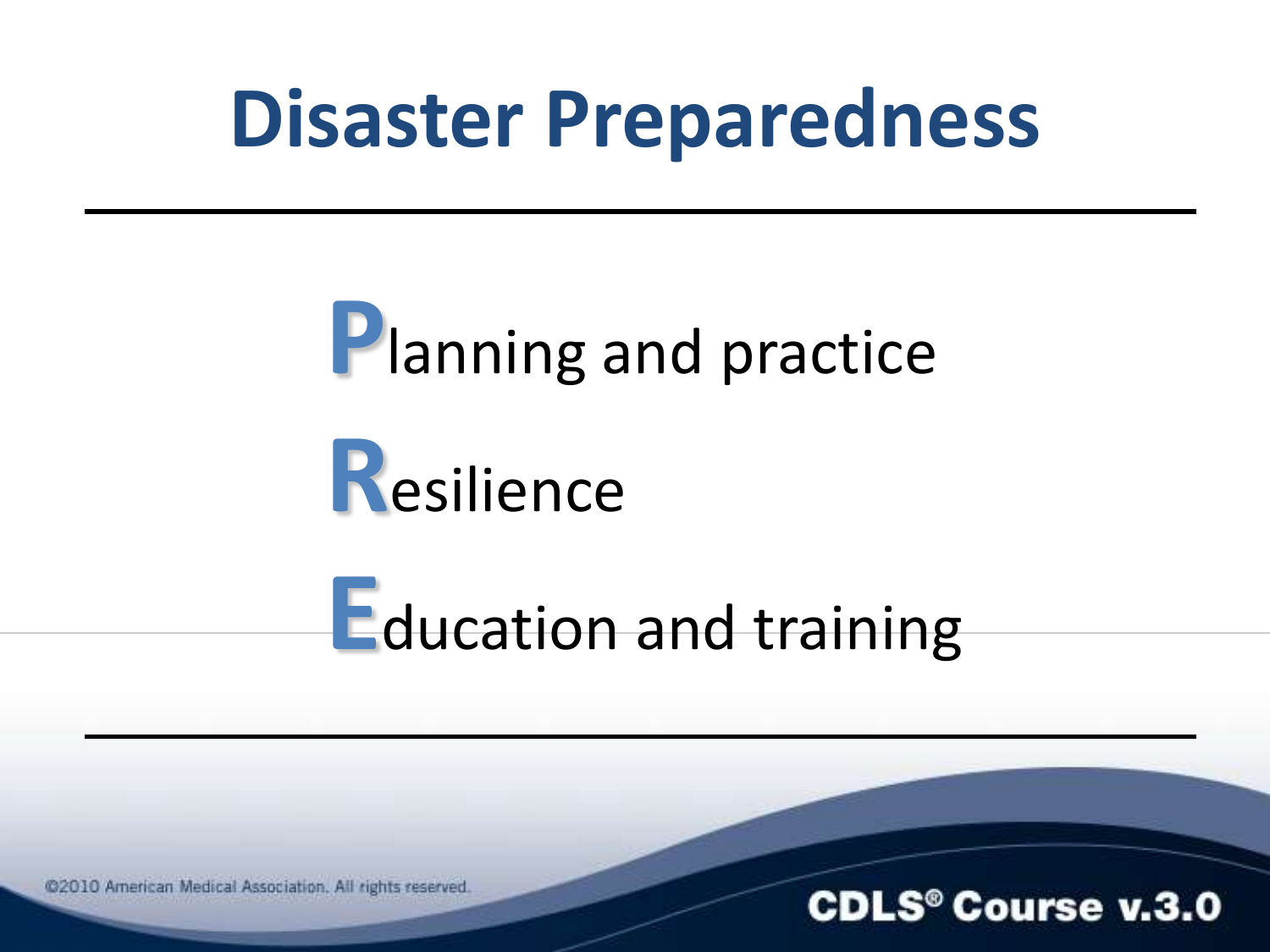### **The DISASTER Paradigm**



**D**etection

Incident management

**Safety and Security** 

**Assess hazards** 

Support

**Triage and Treatment** 

Evacuation

Recovery

@2010 American Medical Association. All rights reserved.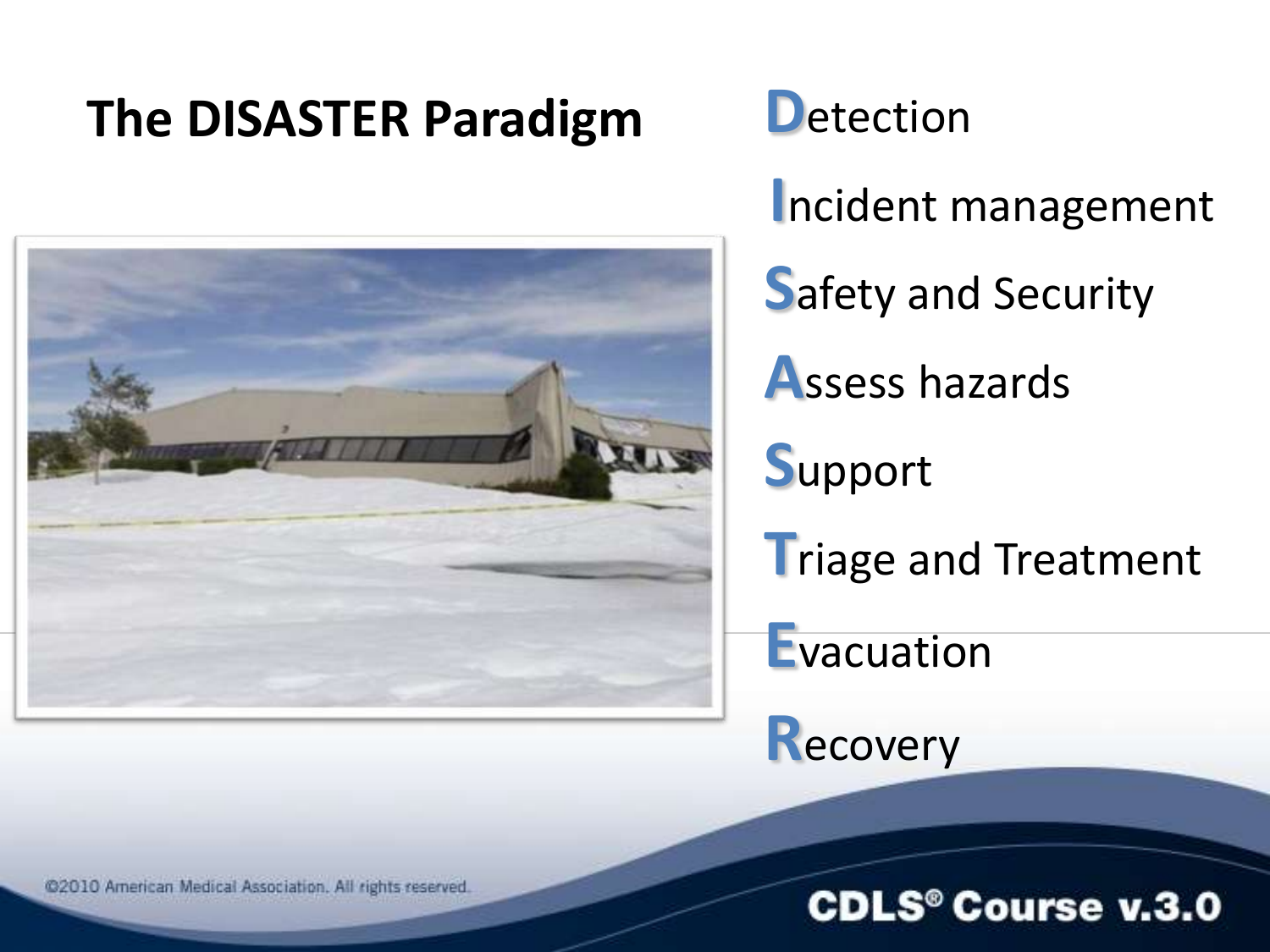

@2010 American Medical Association. All rights reserved.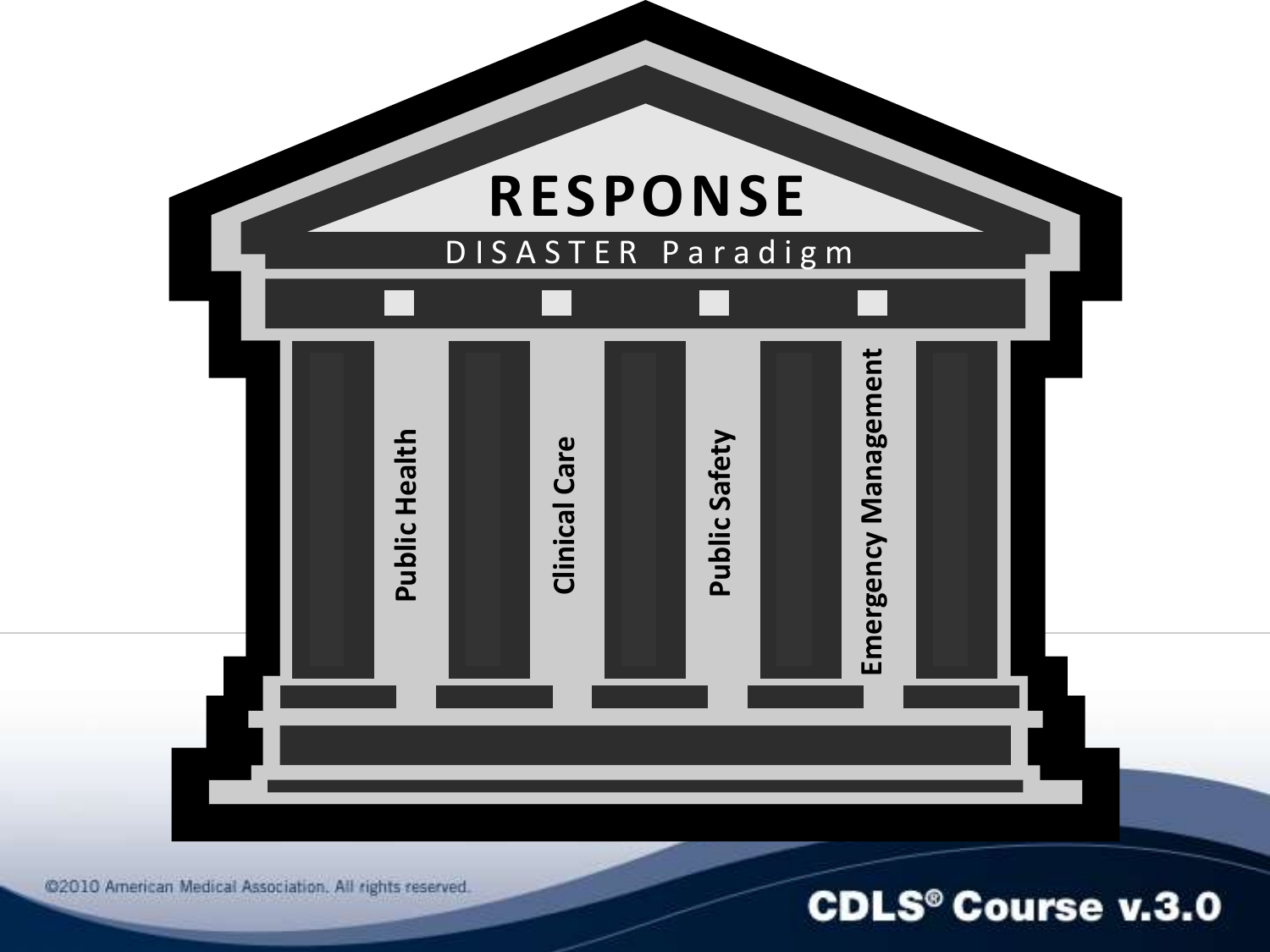### **Lesson Summary**

- Disasters are classified into three categories: natural, human system failure, or conflict based
- The PRE-DISASTER Paradigm and DISASTER Paradigm can be utilized as devices to prepare for and respond to disasters